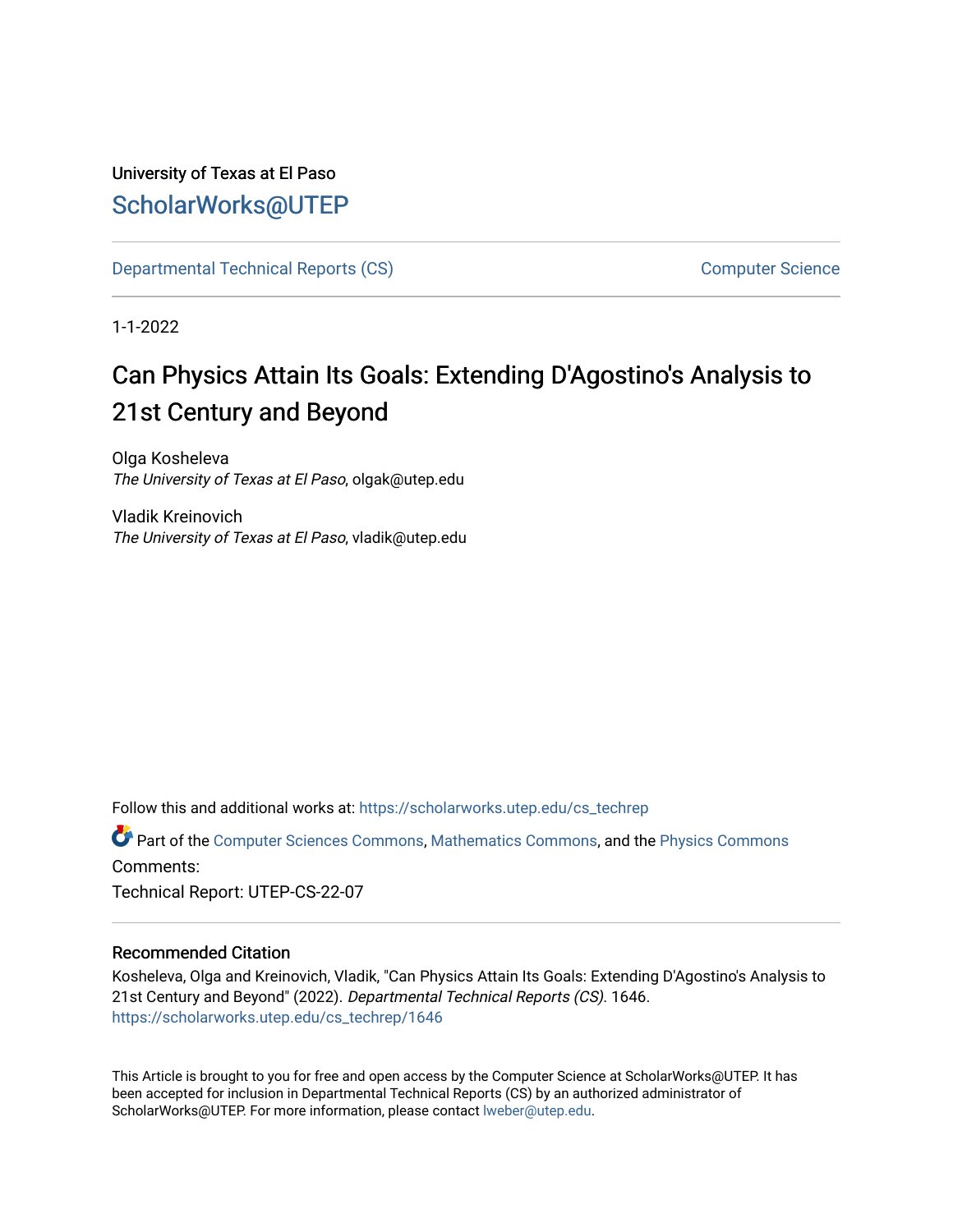# **Can Physics Attain Its Goals: Extending D'Agostino's Analysis to 21st Century and Beyond**

Olga Kosheleva<sup>[0000-0003-2587-4209]</sup> and Vladik Kreinovich<sup>[0000-0002-1244-1650]</sup>

University of Texas at El Paso, El Paso TX 79968, USA [olgak@utep.edu,](mailto:olgak@utep.edu) [vladik@utep.edu](mailto:vladik@utep.edu)

**Abstract.** In his 2000 seminal book, Silvo D'Agostino provided the detailed overview of the history of ideas underlying 19th and 20<sup>th</sup> century physics. Now that we are two decades into the 21st century, a natural question is: how can we extend his analysis to the  $21<sup>st</sup>$  century physics  $-$  and, if possible, beyond, to try to predict how physics will change? To perform this analysis, we go beyond an analysis of what happened and focus more on why paradigm changes happened in the history of physics. To better understand these paradigm changes, we analyze now only what were the main ideas and results of physics, but also on how (and why) the objectives of physics changed with time.

**Keywords:** History of Physics, Full Cognition, Laplace Determinism, Statistical Determinism, Modern Approach, Unity of Science

# **1 Introduction**

In his 2000 seminal book [3], Silvo D'Agostino provided the detailed overview of the history of ideas underlying 19th and 20th century physics; see, e.g., [4,17]. Now that we are two decades into the 21st century, a natural question is: how can we extend his analysis to the  $21<sup>st</sup>$  century physics  $-$  and, if possible, beyond, to try to predict how physics will change?

To perform this analysis, we need to go beyond an analysis of what happened and focus more on why paradigm changes happened in the history of physics. To better understand these paradigm changes, we need to analyze now only what were the main ideas and results of physics, but also on how (and why) the objectives of physics changed with time.

In the beginning -- way before the 19th century – physicists believed that the objective of science was full cognition: e.g., Kepler not only described how planets move, he also tried to explain why they are located to given distances from the Sun – and even what will be the fate of a person. This paradigm was replaced by Laplace Determinism, when initial conditions are left to Hokusai and other artists, but, based on these conditions, we can predict their future behavior. Starting with statistical physics – and emphasized by quantum theory -- the new paradigm of Statistical Determinism appeared, when we can only predict probabilities of future events. In many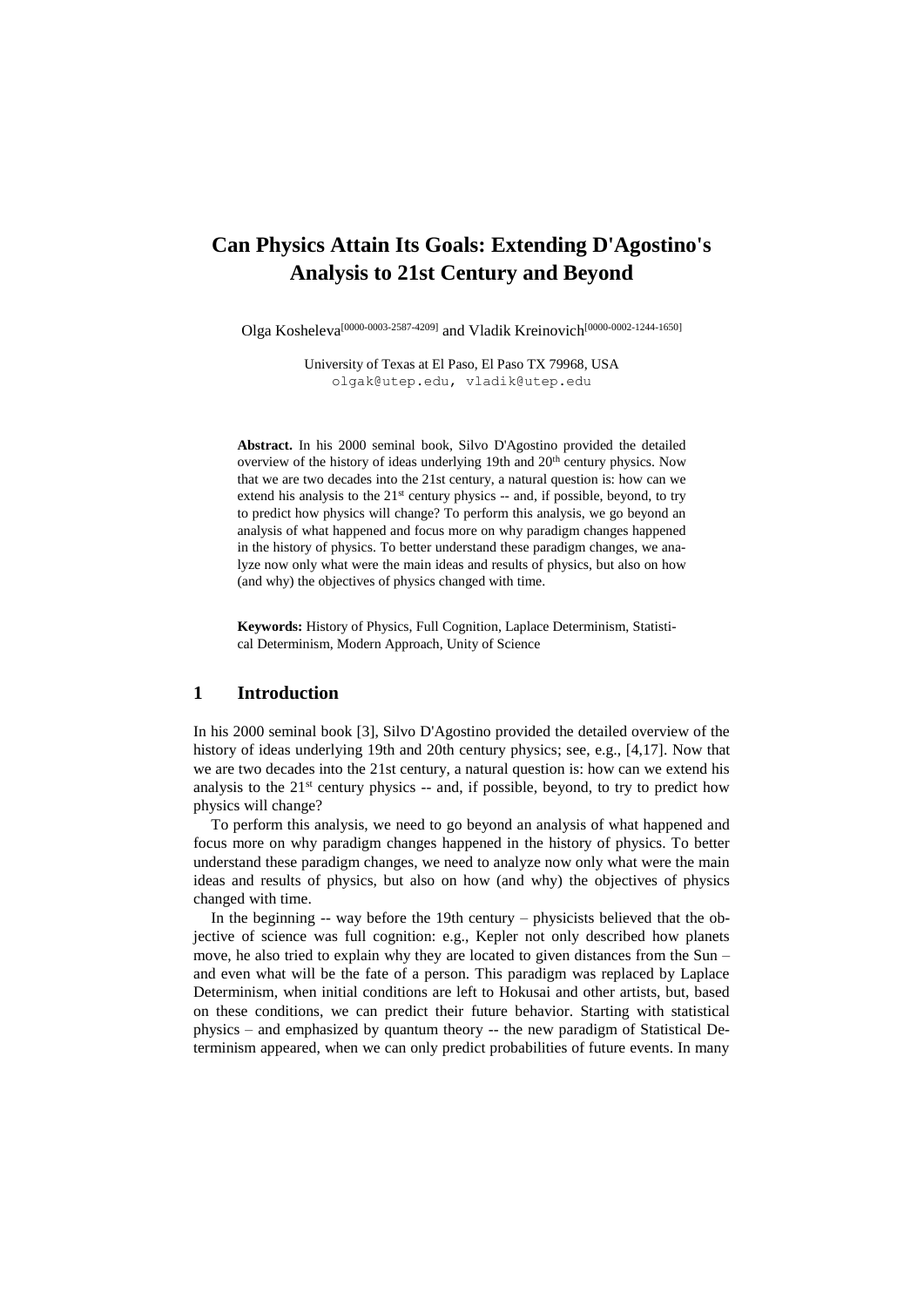areas of physics, this paradigm is being replaced with what we call Modern Approach, when often we can only predict partial information about the probabilities.

In this essay, following ideas outlined in [5,6,10,11], we explain that this progression of paradigms – and even specific ideas within these paradigms -- was natural: in each case, the main objective of the previous paradigm turned out to be not feasible and thus, a modification was needed. For example, the universal bounds on interaction speed -- introduced by Special Relativity -- naturally comes from the need to reliably predict future events: without such a bound, unknown faraway events in the potentially infinite Universe could affect the future events. This, in turn, explains the ubiquity of differential equations.

Our analysis shows that modern approach also has limitations, and there are already seeds to new idea -- which we call Unity of Science -- when to predict a phenomenon, we need to consider other phenomena as well.

An interesting -- and largely unexplored -- twist is that while historical physics paradigm shifts decrease our ability to predict future events, the corresponding physical phenomena can be used to enhance computations: everyone heard about spectacular promises of quantum computing; we will also overview potential computational use of relativistic effects and of possible future physical paradigms.

# **2 Full Cognition: the original paradigm**

#### **2.1 What is Full Cognition paradigm**

One of the main objectives of science is to predict the future -- and one of the main objectives of science and (generally understood) engineering is to find the best way to make this future as good for us as possible.

Often, people object to this description, saying that probably a more important objective of science is to provide understanding of the world phenomena. This is true, but what does it mean "to understand"? How do you check that a person understands calculus? By asking this person to solve problems -- especially problems that go beyond routine exercises. How do you check that a person understands local weather patterns? If this person can, in many cases, successfully predict tomorrow's weather based on today's observations.

In the beginning, people did not know what can be predicted and what cannot be predicted, they did not know what information is needed for such predictions. So the most optimistic viewpoint was that everything can be predicted -- so that, in principle, we can reach full cognition.

This was not just the viewpoint of a few optimists, it was a prevailing paradigm. People went to oracles, people asked prophets, people made future predictions based on the flights of birds and on tea leaves -- and everything was the subject of such predictions: results of future battles, individual histories, etc. People who consulted with the Delphi oracle did not perform any measurements or observations.

This is what kings and princes hired Wise Men for: to give them advice about the future. The famous astronomer Kepler, the first astronomer to discover that the plan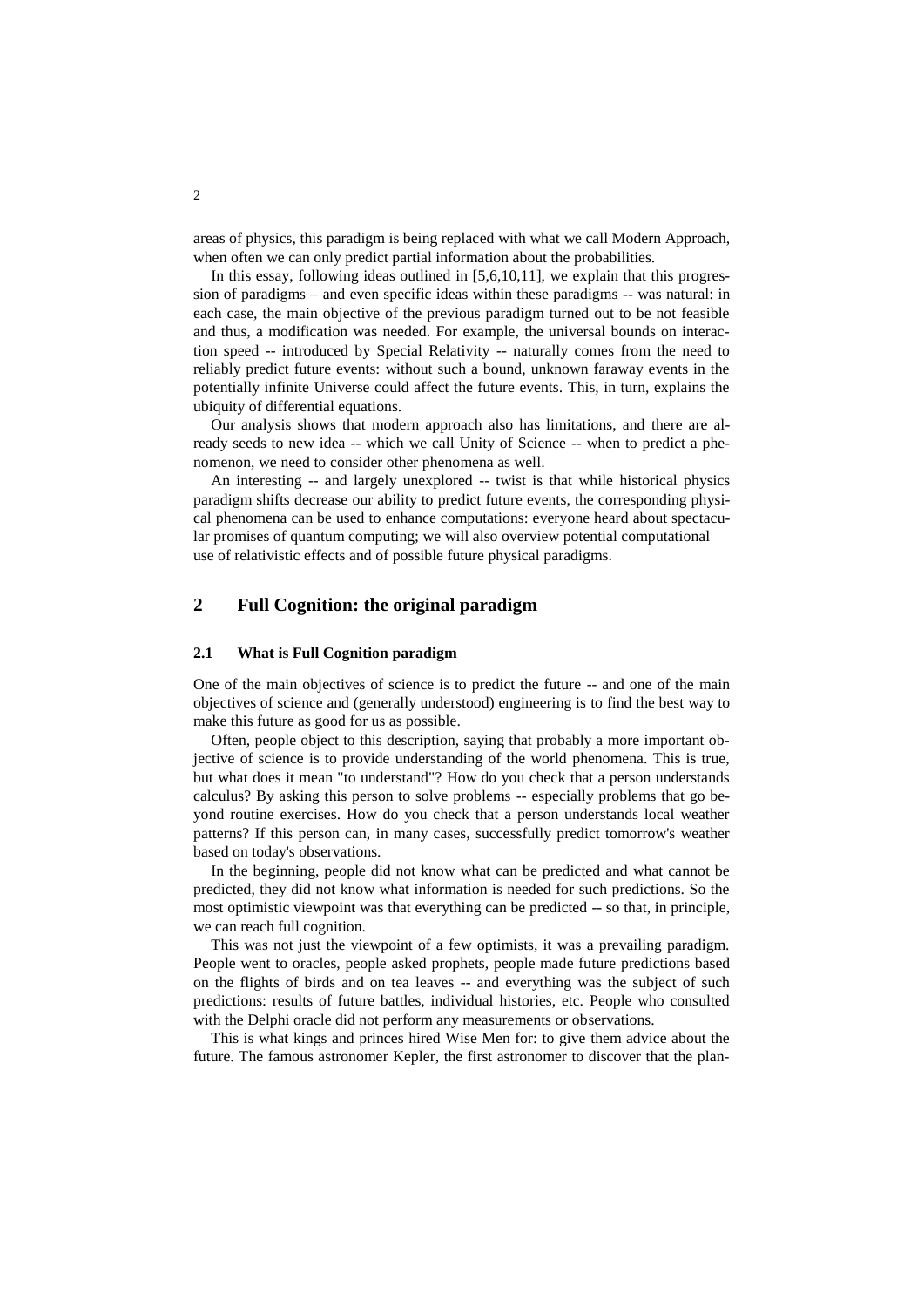ets follow elliptical orbits, was also routinely asked to predict future fate of different people. This is why people went to their spiritual leaders, to their priests and rabbis - to seek advice based on the leaders' ability as smart folks to know the future.

While some people continue to seek advice of spiritual seers, in general, this is now treated as a joke. In Russia -- where we come from -- in 1990s, right after the fall of communist dictatorship, there was a popular joke about an airplane designer who consults with a wise rabbi because at high speed, wings keep falling off the plane that he is trying to design. The rabbi without hesitation suggests where exactly to make holes in these wings and -- magic! -- the plane flies perfectly. Why? ask an engineer, expecting to hear that the rabbi consulted with the angels or even with God himself, but the rabbi's explanation is more mundane: during the communist times -- the rabbi explained -- there was Soviet-produced toilet paper where holes were places at exactly these locations, and it would never tear off at these holes, no matter how much you tried.

This is how we view this approach now.

#### **2.2 Limitations of this paradigm**

History shows that many of the oracle's predictions turned out to be wrong -- and even predictions that turned out to be correct were often so vague that they could easily be interpreted either way. There is a famous -- probably apocryphal -- example when a mighty king asked an oracle about the future outcome of a war with his equally mighty neighboring king, and the answer was: A great empire will be destroyed. And it was -- except the oracle did not indicate which of the two fighting empires.

#### **2.3 But there were successes**

On the other hand, in many cases, when predictions were made not based on supposed divine inspiration but based on observations, and many of these predictions worked well. In many cases, medical doctors were able to correctly predict what will happen to a sick patient, astronomers could predict eclipses, and there were many correct and useful weather predictions as well.

Eventually, people realized that while some predictions are useless, often, predictions based on measurements and observations work well. In other words, they realize that to make a good prediction, they need to first make some observations and/or measurements. This led to a new paradigm.

# **3 Laplace Determinism: the second paradigm**

#### **3.1 What is Laplace Determinism**

As we have mentioned, people realized that to make good predictions, you need to first perform as many observations and measurements as possible. So, the optimistic view is that if you perform a sufficient number of observations and measurements, then you will be able to predict all future events.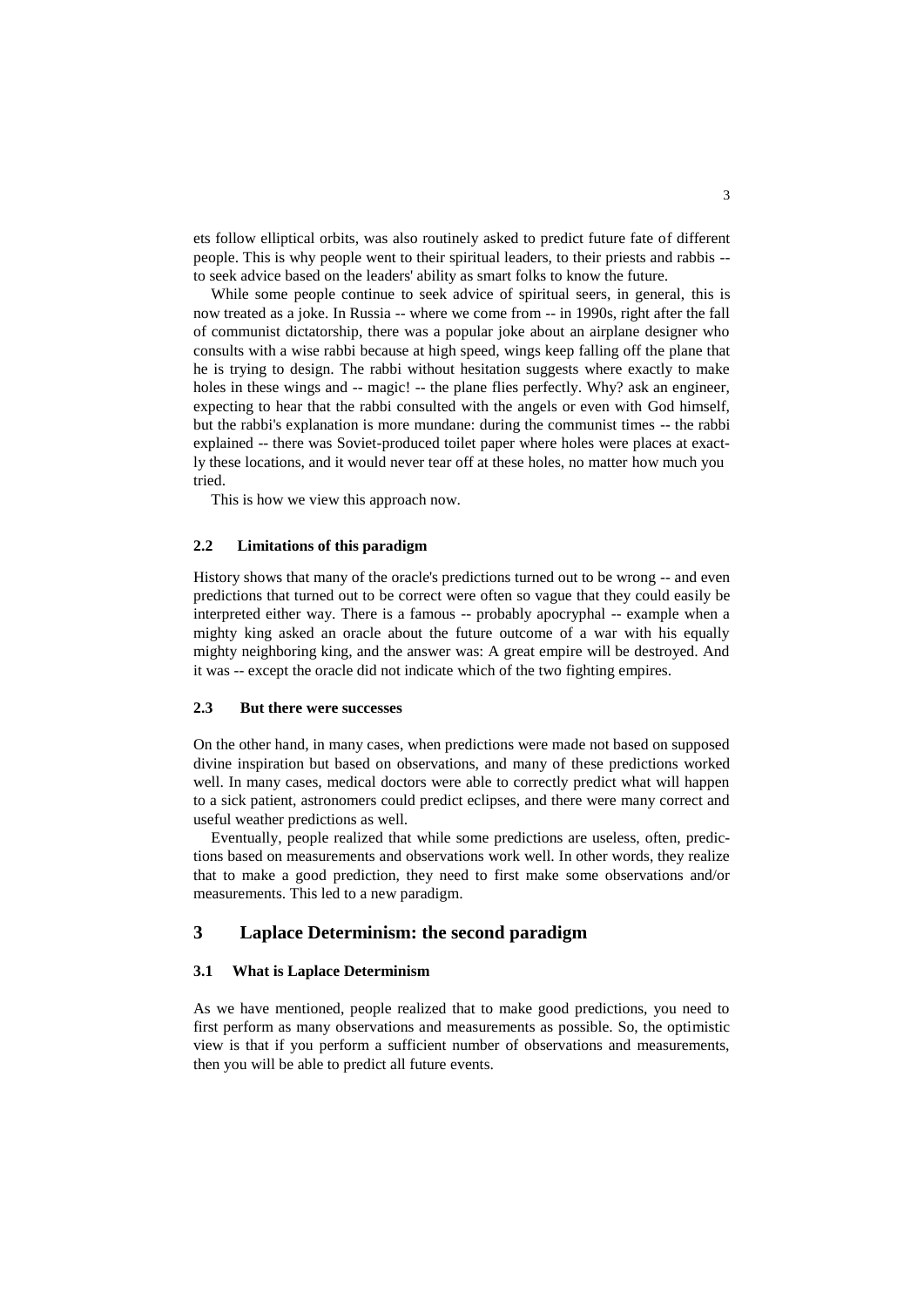In other words, if you know the state of the Universe at a given moment of time, then, based on this information, you can predict its state at any future moment of time. This idea – while prevailing for some time -- was first explicitly formulated only reasonably recently, by a 18/19 century French mathematician and physicist Pierre-Simon Laplace. This paradigm is therefore known as Laplace Determinism.

This paradigm is exactly the idea behind Newton's mechanics that we study at school: once we know the initial positions and velocities of all the bodies, we can predict their future positions and velocities. A classical example is celestial mechanics, where we can successfully predict the positions of all the planets centuries ahead, with spectacular accuracy. One of the main discrepancies between the actual planet positions and predictions of Netwon's theory -- resolved later by General Relativity theory -- constitutes 0.43 angular seconds per year, something that only sophisticated telescopes can capture.

This is the main idea behind electrodynamics: once we know the positions, velocities, and charges or all the particles, we can predict what will happen later. This is how most 19 century physical theories work: they were usually formulated in terms of differential equations, so that once we know the initial conditions, we can uniquely predict all future states.

This paradigm is not only about the future -- we can similarly uniquely determine the past, as long as have a sufficient number of measurements and observations. This is the main idea behind the legend of Sherlock Holmes -- that, if a person can observe as many features as possible, all past events can be uniquely reconstructed -- and thus, the Great Detective can solve every crime. And one of the main reasons why Dr. Watson could not do it was that – as Sherlock Holmes mentions in almost every story - unlike the Great Detective, Dr. Watson did not observe seemingly minor things which turned out to be sometimes important, e.g., how many steps one needs to climb to get to Holmes's study.

## **3.2 Laplace determinism implies a universal limit on speeds -- i.e., in effect, implies Special Relativity**

What we plan to show now is that this paradigm naturally leads to many ideas that, at first glance, seem to be completely independent of this paradigm -- and even revolutionary in comparison with this paradigm. The first such idea is the universal limit on all the speeds -- the idea that was firmly established in physics only after Einstein's special relativity.

Indeed, if there is no limit on speeds, then, to predict what will happen in one second at a current location, we need to know the current state not only at this location, but anywhere at the Universe. Indeed, maybe a very fast body -- which is currently located in a different galaxy -- can come here in one second and change the state at our location? The Universe is large -- according to Newton's understanding, infinitely large -- and we cannot know the initial state at all locations.

So, if we believe -- as people did who believed in this paradigm -- that we can predict the future state of the Universe, this means that there must be a universal limit on all the speeds. In Relativity Theory, this limit is usually described by saying that noth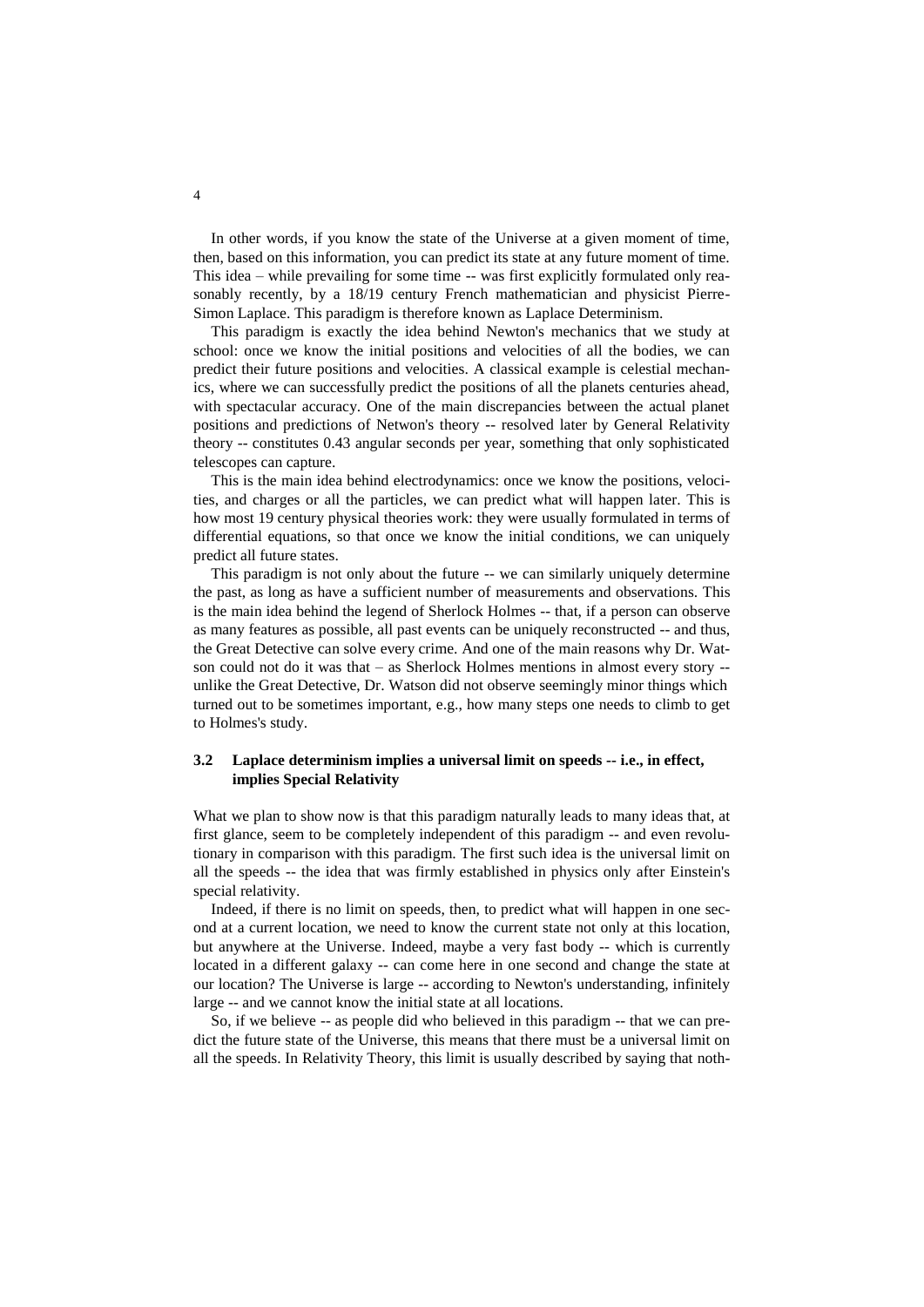ing can be faster than the speed of light, but, fundamentally, it does not have to be the speed of light. For example, it may turn out that photons -- quanta of light -- have rest mass (after all, this may be true for neutrinos, about which people also originally believed that they travel with the speed of light). This would imply their speed is slightly smaller than the upper bound c used in all the formulas of Special Relativity Theory -- but these formulas will not change, the only thing that will change is our interpretation of c as the speed of light.

Please note that here -- and in the following sections -- we do not claim that Special Relativity could be derived simply from the idea of Laplace Determinism: all we claim is that the idea of a universal limit of speed follows from Laplace Determinism. There is a big distance between this simple idea and a sophisticated theory -- just like there is a big distance between the Biblical idea that our world had a beginning (and that in the beginning it was light) and complex formulas of modern cosmology.

#### **3.3 This explains why physics uses differential equations**

The universal limit c on all the speeds means that if we want to predict the state at a given location x t seconds into the future, we only need to consider the current state in locations whose distance from x does not exceed  $c^*t$  -- all other locations simply do not have enough time to affect what we will observe. For example, if we want to predict what will happen on Earth in 1 second, then knowing what astronauts are doing on the Moon will not help -- the distance to the Moon is larger than 300000 km (the distance that light travels in 1 second), so whatever they do will take longer than 1 second to affect us.

In other words, whatever will happen at location x t seconds from now depends only on the state of the small neighborhood of x -- neighborhood of radius c\*t. The smaller t, the smaller the neighborhood. So, to find the changes corresponding to infinitesimally small t, we only need to know the values in the infinitesimal vicinity of x. This is exactly what we mean by differential equations: when a change in small vicinity of moment of time is affected only by values of the corresponding quantities in an infinitesimal vicinity of this location.

#### **3.4 Laplace Determinism naturally leads to the notion of fields**

How can objects interact? If I place a magnet close to my scissors, they start moving towards it -- why? There is no action-at-a-distance. As we have argued, the motion of the scissors is determined only by the objects in the close vicinity of their location - and the magnet is not that close. So there must be something that is located close to the scissors and that affect their motion -- and this something is what physicists call a field.

This is how the Sun's gravity affects the Earth -- via a field. So, this notion of a field -- a notion that did not exist in Newton's time -- actually naturally follows from the main idea of Laplace Determinism.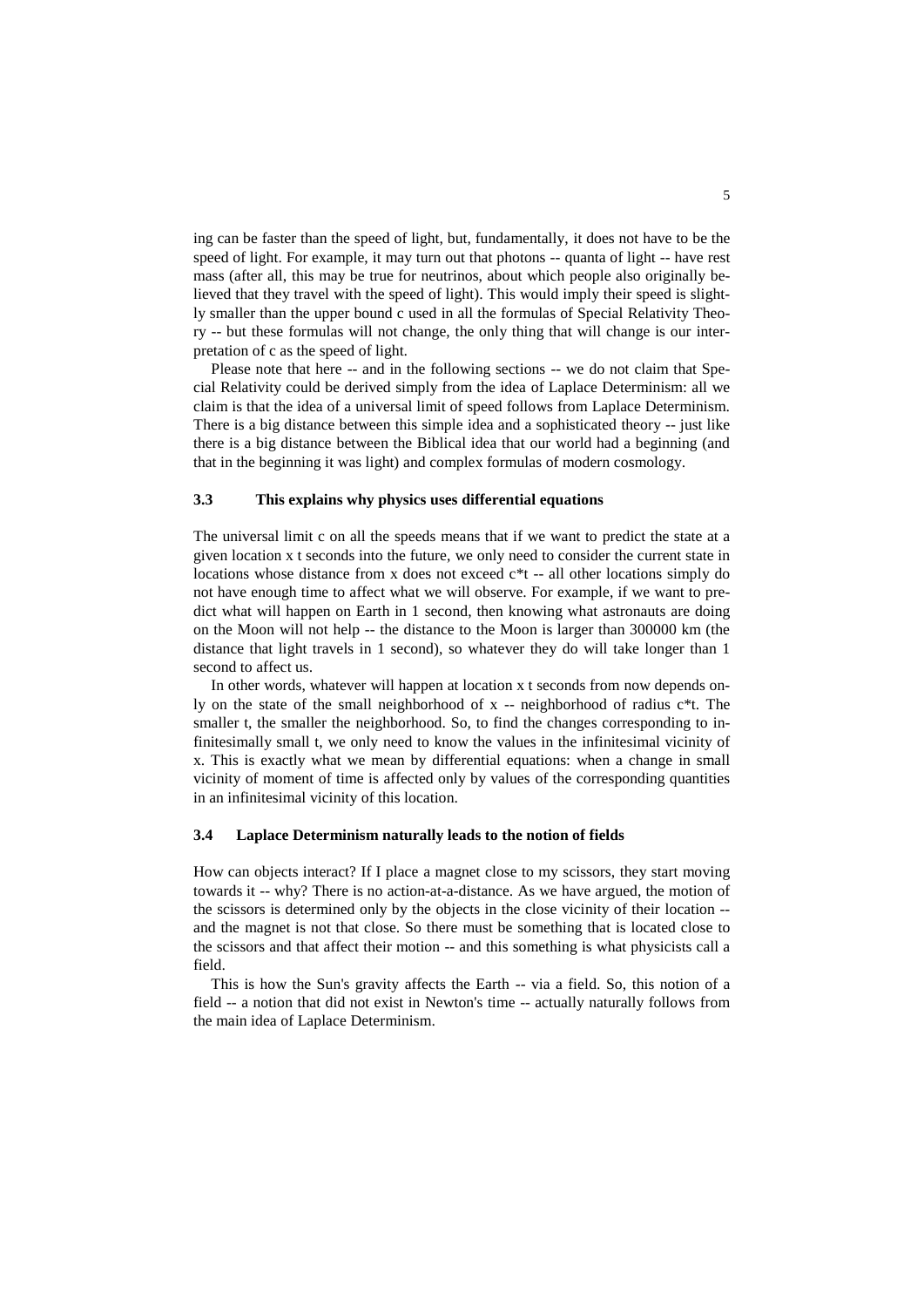#### **3.5 But why not full cognition?**

The absence of full cognition explains why many processes are irreversible while equations of physics are reversible Laplace Determinism is not just saying that we can predict the future if we know the initial state of the word, it also claims that we cannot have full cognition -- and thus, that we cannot describe this initial state of the world by any law.

What does that mean? For example, we can have regular sequences of 0s and 1s, e.g., a sequence 010101... We can also have sequences which are kind of lawless, they cannot be described by a regular law. For example, if we flip a coin and record when we get heads (0) and when we get tails (1), then we will get such a lawless sequence - - and if we get a sequence like 010101... in this flipping experiment, then any observer would say that we were cheating. Such lawless sequences are called random.

In these terms, Laplace Determinism not only claims that we can predict the future based on the initial conditions, it also claims that the initial conditions are, in some sense, random. (Of course, randomness is a vague term: to describe it precisely, we need to specify a probability distribution on the set of all possible initial conditions.)

This sounds trivial, but it has important consequences. Namely, it is a known fact that equations of Newton's mechanics are reversible: if at any given moment of time, we change the direction of each velocity to the opposite one, the system will start moving kind of backwards in time, eventually returning to its initial state. This can be experimentally shown on the example of interacting balls. So, in principle, whatever processes we start with, if we reserve the velocities of all the atoms, we will eventually get back to the original state. In other words, in principle, all physical processes are reversible. (And, by the way, relativity and quantum physics do not change this reversibility of basic equations.)

However, we all know that some physical processes are irreversible. If a cup falls down and breaks, there is no way to make it whole. How can we explain this? This is the "arrow of time" problem that bothered (and continues to bother) philosophically inclined physicists (and physically inclined philosophers) for centuries. What we claim is that the solution -- on the qualitative level -- is simple. Physics is not just about describing the equations, it is also about claiming that initial conditions are random. If we reverse time and start with the future, equations remain the same, but the new "initial conditions" -- which, in the original description, formed the future state -- are no longer random. For example, if we consider the effect of gravity, and we start with the random distribution of matter, then locations with higher density (and thus, higher gravitational field) will attract matter from other locations, and we will see what we see now -- clumps of matter separated by empty space. In other words, what we will see is definitely not a random state anymore.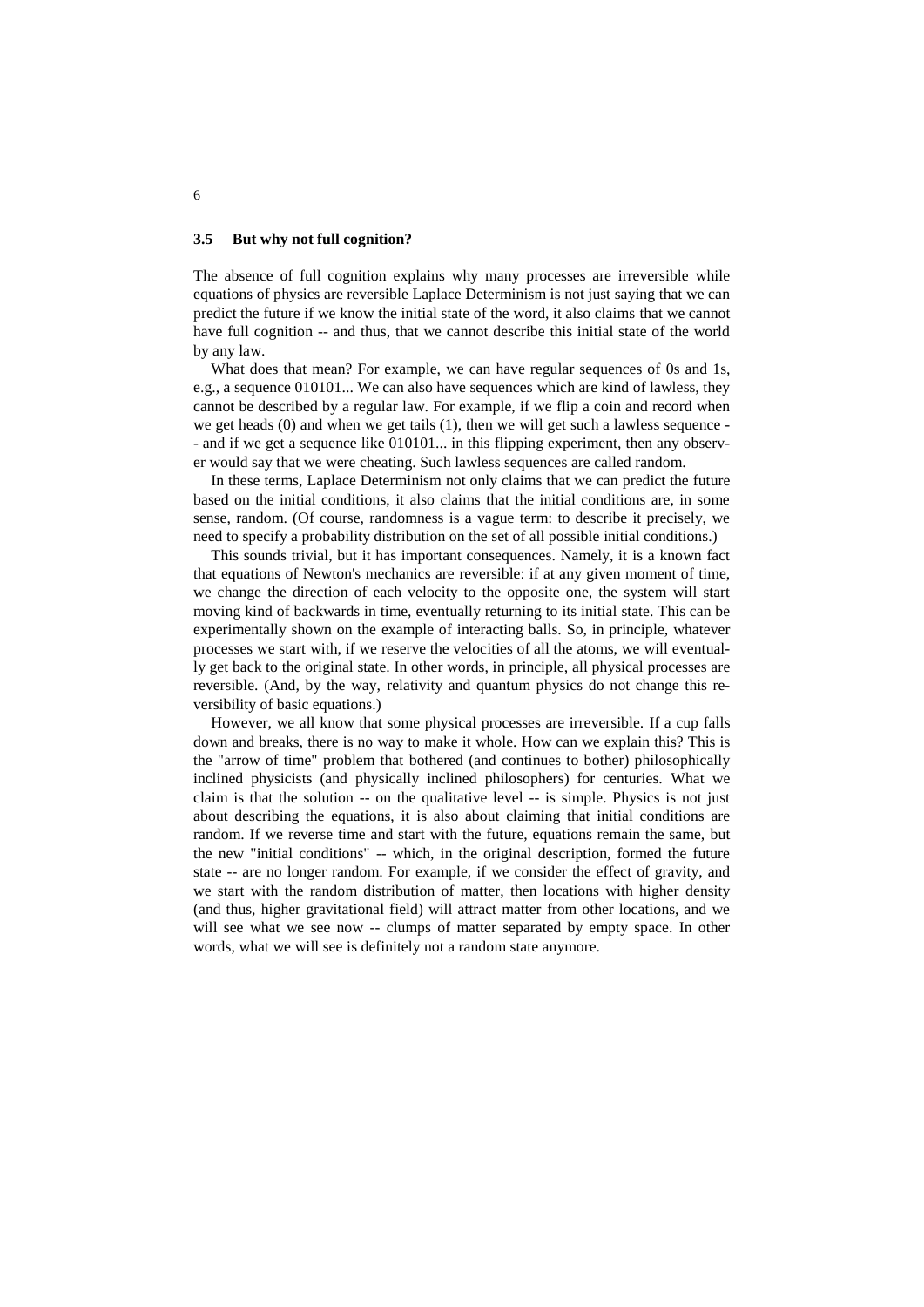# **3.6 Physical ideas that follow from the possibility of feasible predictions: atomism, finite Universe, quantization, symmetries, conservation laws, inequalities (like Second Law of Thermodynamics)**

Up to now, we considered ideas that directly follow from Laplace Determinism, ideas without which Laplace Determinism is simply not possible, i.e., without which it is not possible to have algorithms that predict future states.

But, as everyone now knows, there are algorithms and algorithms. Some algorithms are practically feasible, while others are not realistic: e.g., their running time is much larger than the lifetime of the Universe (10-20 billion years). If we have too many inputs -- or if we need to compute too many outputs -- the problem becomes algorithmically intractable. So, the only way to be able to have realistic predictions is to have a realistic number of inputs and a realistic number of outputs in the prediction problem.

In the Laplace Determinism paradigm, to predict the future state, we need to know the values of all the quantities at all the locations at the current moment of time. The more locations there are, the more possible values of each quantity, the more combinations of such values -- the more inputs we have. So, if we believe -- as we do in this paradigm -- that predictions are possible, we conclude that the number of such locations is realistic, that the number of possible values of each quantity is realistic, etc.

In general, realistic means finite. So, we must have at most finitely many locations -- i.e., we cannot have a continuous medium, we must have a finite number of pointwise particles. This conclusion can be split into two parts.

The first part is that in each spatial region, there should be only finitely many particles. This idea -- called atomism – thus follows from the natural assumption that we can have feasible Laplace-Determinism-related prediction algorithms.

The second part is that, since we only have finitely many particles overall, this means that the part of the space where particles are -- and everything else does not make any physical sense, since we cannot observe it -- must be finite. In other words, the Universe must be finite in size. This idea -- seriously explored only with the advent of General Relativity -- thus also naturally follows from the requirement that feasible prediction algorithms are possible.

Similarly, for each quantity, we can only have finitely many different values. This is indeed observed in physics: electric charge cannot be any number, it must be proportional to electron's charge (to be more precise, if we take quarks into account, proportional to 1/3 of electron's charge). For each atom, its energy level can only take discrete set of values, etc. This is what is called quantization and what is now viewed as one of the main features of quantum physics -- but it was actually conjectured and then observed way before quantum physics; quantum physics just provided a quantitative explanation for the observed discrete values. We see that on the qualitative level, the idea of quantization naturally follows from the assumption that there exist feasible prediction algorithms.

Do we need to describe all the values of all the quantities for all the particles? There may still be too many of them, so a natural conclusion is that there is usually some a priori relation between some of these values. A simple example is, e.g., when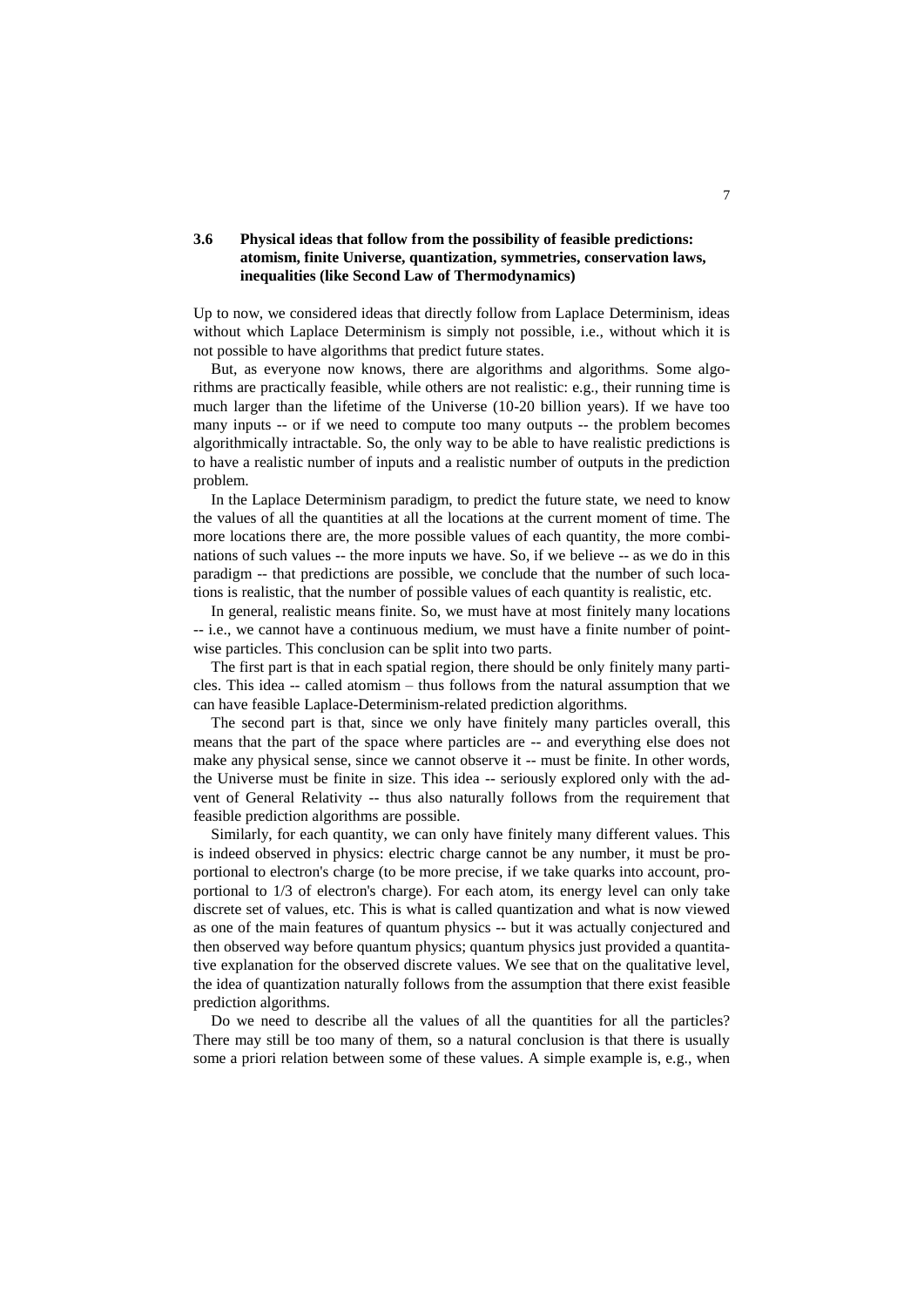the initial state is symmetric -- e.g., spherically symmetric. Then, we do not need to describe the values at all possible locations -- for each distance from the center, it is sufficient to describe the values at one single location at this distance -- for all other locations at the same distance from the center, the values are the same. Because of such geometric example, physicists call all such relations symmetries. In this sense, Laplace Determinism naturally leads to the existence of (and need for) symmetries - which are indeed an important part of modern physics.

Finally, do we need to run complex algorithms -- and prediction algorithms in physics are usually complex and time-consuming – to predict all the future values of all the particles? There may be too many of these future values. It is therefore reasonable to conclude that some of these values -- or at least some combinations of these values -- do not need to be complicatedly computed: for example, these combinations may have the same value as in the previous moment of time. Such combinations are known as conservation laws -- energy conservation law, momentum conservation law, etc. -- and, on the qualitative level, there existence indeed follows from the requirement that feasible prediction algorithms are possible.

For some combinations of values, the previous value does not uniquely determine the future value -- as in conservation laws -- but it should at least restrict possible future values by some appropriate inequality: e.g., the future value should be greater than or equal to the current value. An example of such an inequality is the Second Law of Thermodynamics, according to which the entropy can only increase.

#### **3.7 Limitations of Laplace Determinism**

Interestingly, discreteness -- one of the natural conclusions of Laplace Determinism paradigm -- leads to the need to go beyond this paradigm. Let us illustrate this need on the example of a radioactive decay. A radioactive atom, at some moment of time, emits some particle (a photon, an electron, or an alpha-particle: the Helium ion).

According to the Laplace Determinism paradigm, at each moment of time, the current state of the system must be uniquely determined by its current state. But in this case, such uniqueness is not possible. If we start with the state 2 second before the actual decay, then in the following second, the state remains the same, but if we start with the state 1 second before, in 1 second there will be a decay. This means that we sometime cannot predict the future state of the system, even if we know everything about the current state. This impossibility led to a different paradigm.

# **4 Statistical Determinism: the third paradigm**

#### **4.1 What is Statistical Determinism**

As we have just mentioned, it turned out that it is not always possible to predict the exact future state. In this sense, in such cases, the future state is unpredictable -- i.e., random. For random predictions, at best, we can predict the probabilities of different future events.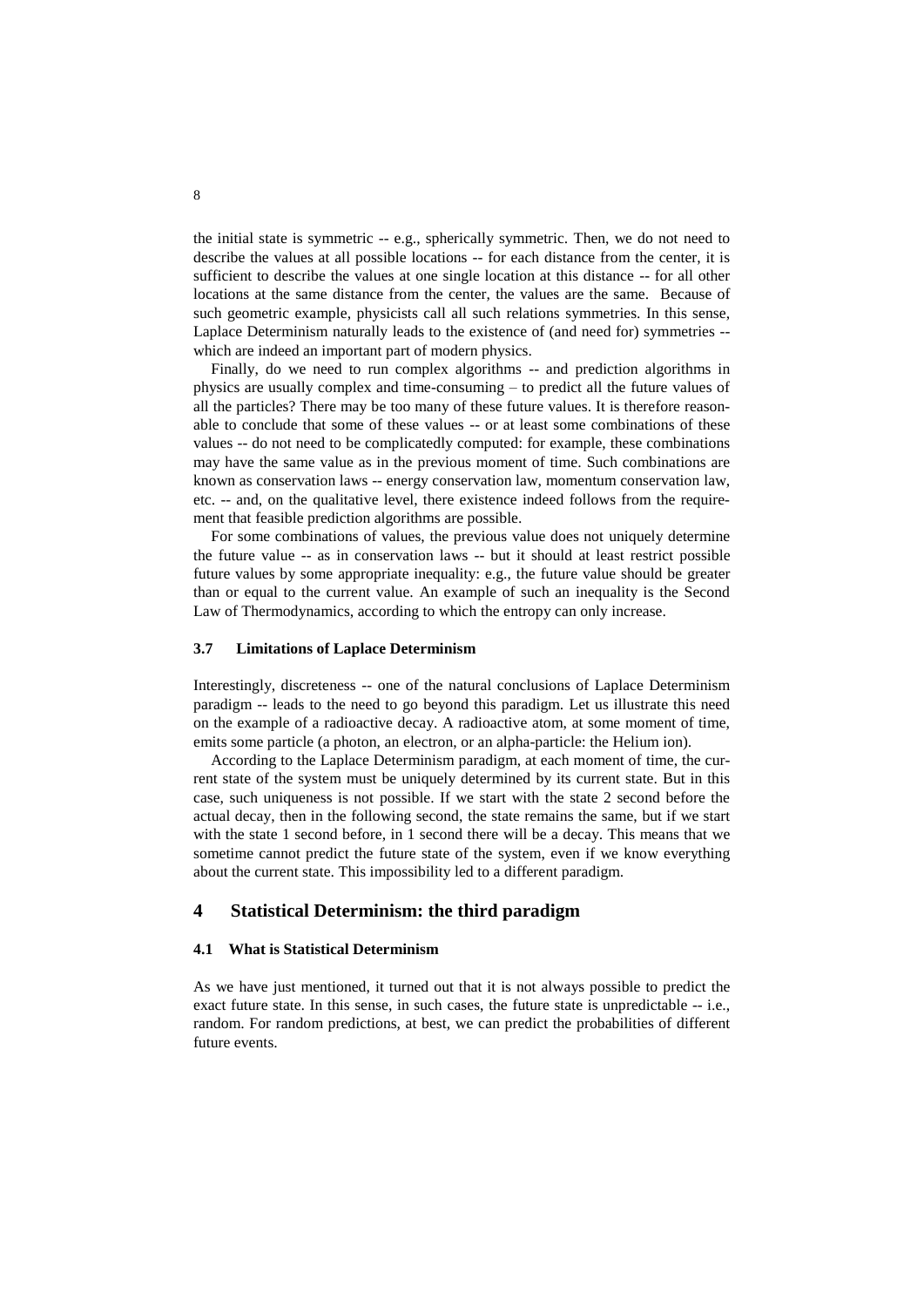An optimistic viewpoint is -- naturally -- that, if we have a sufficient amount of information about the current state, then we can uniquely determine the probabilities of all possible future states. This viewpoint constitutes what is usually called Statistical Determinism.

This paradigm became prevailing with the advent of quantum physics, where, once we know the current quantum state, Schroedinger's equations indeed enable us to uniquely determine the future quantum state -- and thus, for all future measurements, uniquely determine the probabilities of all possible measurement results.

In this paradigm, the main objective is thus to find the exact form of the equations that describe all the world's physical processes -- what physicists call Theory of Everything. Once such a theory will be found, fundamental physics will, in effect, come to an end -- a glorious end but still end. But will it?

Let us explain what is the problem with this paradigm.

#### **4.2 Fundamental limitations of Statistical Determinism**

We started this essay by saying that while the main objective of physics is to predict future events, the main objective of engineering and decision making is to ensure that this future is as beneficial for us as possible. And herein lies a problem.

According to the Statistical Determinism, the probabilities of all future events are pre-determined by the initial state of the Universe: nothing we do will change it. From this viewpoint, engineering makes no sense -- although in reality, its successes are undeniable. Clearly, something is not right with this paradigm.

On a more philosophical level, this can be described as a freedom of will problem: we all know that we can make decisions that make changes in our lives and in lives of others -- and thus, that the future is not uniquely pre-determined, and probabilities of different future states are also not uniquely pre-determined. Of course, we can claim that Statistical Determinism is correct, and freedom of will is an illusion -- but this looks like too unorthodox an approach. We can as well claim that -- like in the movie Matrix -- all our life is an illusion, and in reality, we are harvested by robots. So if we dismiss this weird possibility, then we arrive at a different paradigm, which is reasonable to be called Modern Approach.

# **5 Modern Approach -- the fourth paradigm**

#### **5.1 What is Modern Approach**

The main idea of Statistical Determinism was that, once we know the current state of the world, we can uniquely determine the probabilities of all future states. Since this idea contradicts common sense, a natural new idea is that, given the current state of the worlds, we can determine some -- but not all – information about the probabilities of the future states.

This means, in particular, that we cannot have an absolutely correct Theory of Everything: no matter how good is a currently proposed theory, eventually, new observations will surface that are not explained by the current theory, and a new modification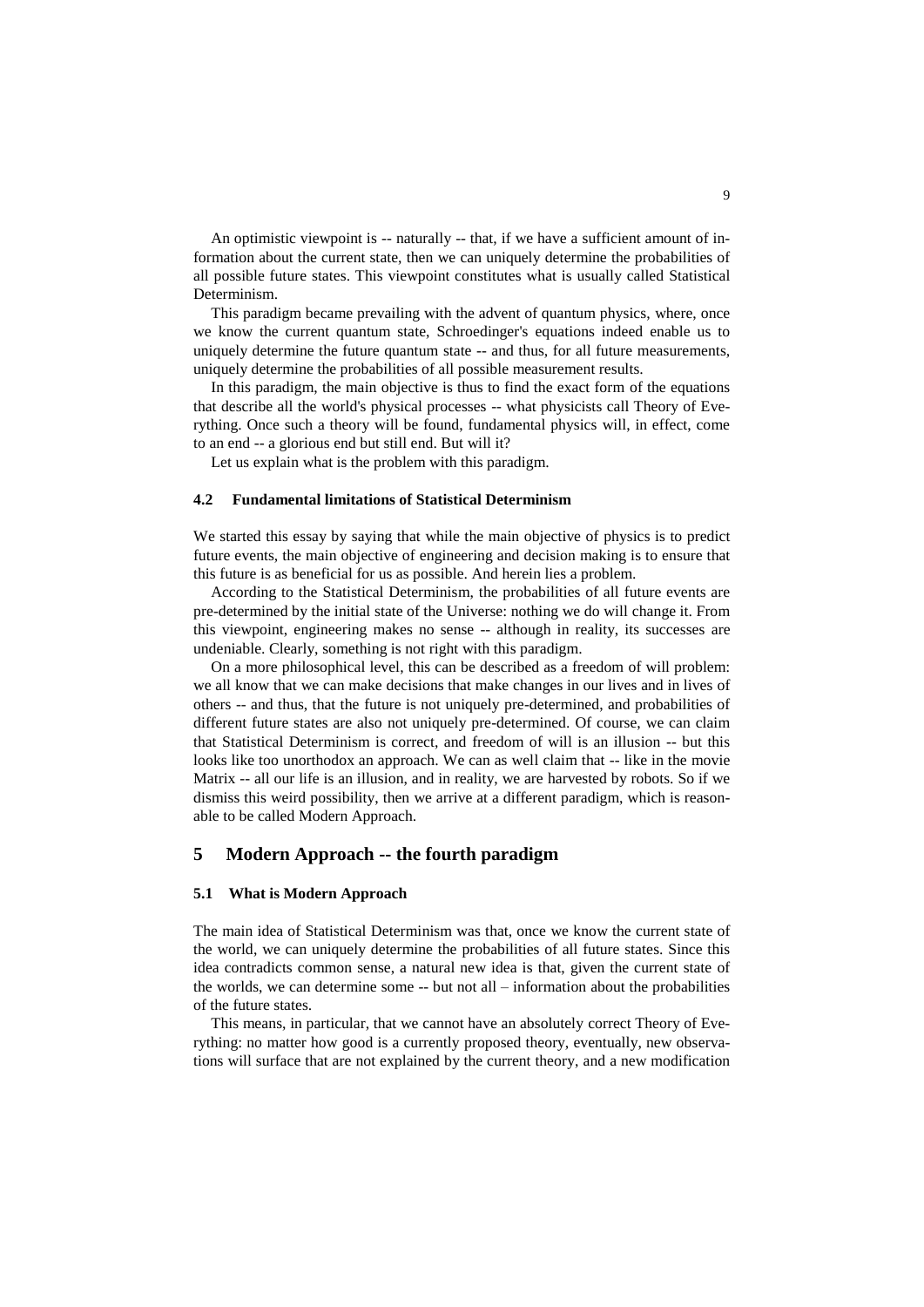will be needed. In this sense, physics is eternal, it will never come to an end. This seems to be, at present, the prevailing view among physicists.

## **5.2 But aren't we unnecessarily pessimistic?**

From one paradigm to another, we are becoming less and less optimistic about the possibility of predictions. At first, in the Full Cognition paradigm, we believed that we can predict everything without even bothering to determine the current state of the world. In the Laplace Determinism paradigm, we still believed that we can predict everything -- although this time, we can only make these predictions after a hard work of measuring the current state in detail. In the Statistical Determinism paradigm, even after all this work, we can only predict probabilities of future events. And in the Modern Approach, we cannot even predict all the probabilities. This looks somewhat pessimistic. What can we do to make the situation better?

To answer this question, let us recall that physics is usually divided into subdisciplines: cosmology studies Universe as a whole, astrophysics studies stars and galaxies, biophysics studies living creatures, there are solid body physics, atmospheric physics, etc. In each of these sub-disciplines taken on its own, as we go from one paradigm to the next one, we are less and less optimistic about the possibility to predict the future. But good news is that this division into sub-disciplines is somewhat artificial. All of these sub-disciplines describe the same world, the world in which all the processes are interconnected. So while, if we only use facts from each subdiscipline alone, we cannot make good predictions about its object of study, maybe facts and laws from other sub-disciplines will help?

This is exactly what is happening, to the extent that we can consider the resulting emerging state of physics as the new paradigm  $-$  a paradigm that is natural to be called Unity of Science.

## **6 Unity of Science -- an emerging paradigm**

#### **6.1 What is Unity of Science**

In a nutshell, it is an attempt to use facts and laws from all parts of physics -- and even from outside physics -- to help predict the probabilities of future events.

#### **6.2 Examples**

One of the first examples of using this paradigm was the Anthropic Principle. This example is related to the fact that equations of physics have constants that need to be experimentally determined. Newton's theory of gravitation had the gravitation constant – an empirical constant that describes how strong is the gravitational force between two bodies of unit mass separated by a unit distance. Maxwell's equations - that describe electromagnetic field -- contain speed of light as an empirical constant, a constant that describes the speed with which electromagnetic waves propagate. Quan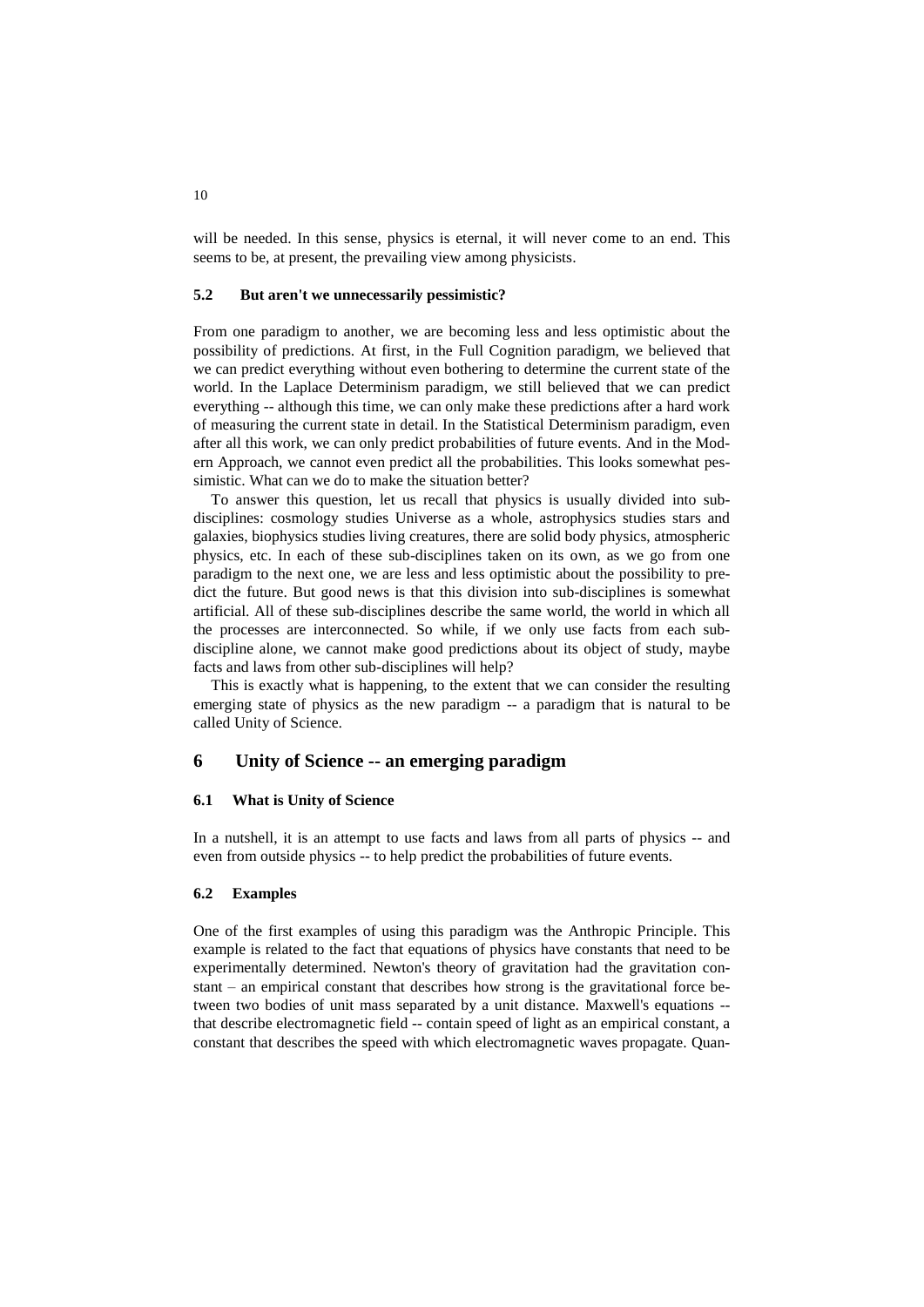tum physics contains Planck's constant -- that described how strong are quantum effects. Many other equations contain other constants.

If we change the numerical values of these constants, the world will change. It turns out that even if we change these constants a little bit -- e.g., by 10% -- the world will change so drastically that it will no longer be possible to have life as we know it: either the stars and planets will not be formed at all, or water will become impossible, etc. Thus, the very fact that we have life in the Universe severely restricts the values of the physical constants. One possible explanations -- which is in line with multiworld interpretation of quantum physics -- is that in reality, there are many universes, and we -- the living creatures -- can only exist in those that allow life. Irrespective of the explanation, this is a clear example of how facts and laws from one area of physics helps make predictions in other area.

Another example is how cosmology helps particle physics. A good example is neutrino physics. Neutrinos are notoriously difficult to study, since they practically do not interact with any other particles. Interestingly, we can find upper bounds on their rest mass by the fact that if they had a larger rest mass, the Universe would evolve differently from what we see now.

A completely different example is that quantum models -- when only slightly modified  $-$  explain how people actually make economic decisions  $[1,2,7,12]$ . This fits well with the famous general observation by a Nobelist Eugene Wigner that many mathematical theories -- initially developed for a completely different purpose -- are often surprisingly helpful in describing physical phenomena. This is also related to the computer science discovery that all complex computational problems (known as NPcomplete) can be reduced to each other, so that any algorithm which helps solve some instances of one of the problems can be -- almost automatically -- used to solve several instances of all other complex problems; see, e.g., [13,16].

This last remark leads us to the final topic of our essay: how all these paradigms affect computations.

# **7 How different physical paradigms affect computations**

At first glance, the effect should be negative. For example, we want computations to always produce the same (correct) results, but if we take into account that in quantum physics, we can only make probabilistic predictions, this makes such deterministic computations difficult -- if not impossible.

Good news is that researchers' ingenuity makes a tasty lemonade out of this sourlemon situation. Many readers are familiar with successes of quantum computing (see, e.g., [15]), where, e.g., Grover's algorithm allows us to find the desired element in an unsorted n-element array in time proportional to square root of n -- while any non-quantum computer would require, in the worst case, at least n steps. For a database of 1 million elements, this means a thousand times speed-up.

An even more spectacular speed-up is achiever by Shore's algorithm. Once a universal quantum computer is designed, this algorithm will allow us to break all existing codes -- something that now requires astronomically unrealistic computation time - and thus, will enable us to read all encoded messages in the world.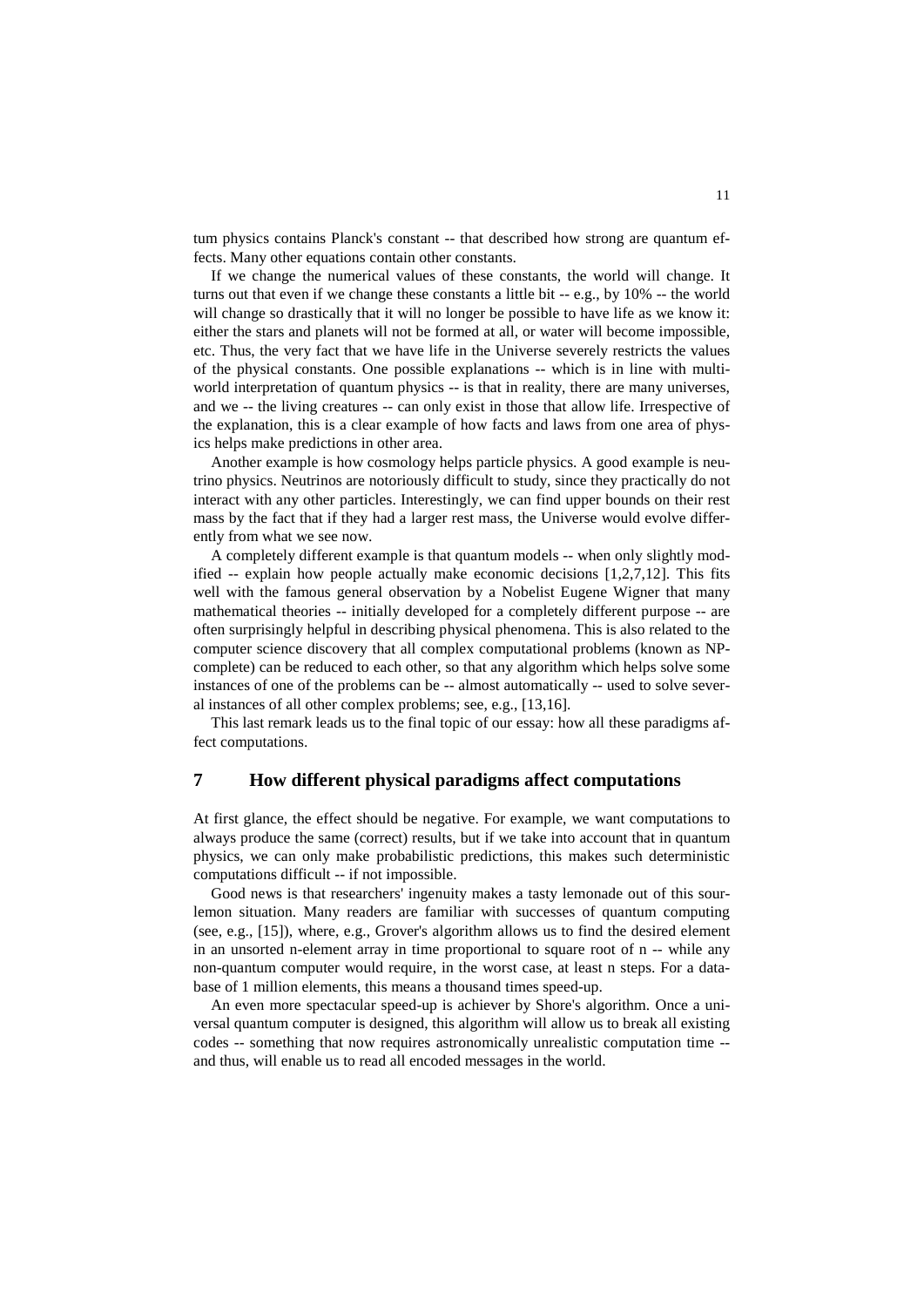Similarly, the use of curved space-time can speed up computations [14], effects of special relativity can lead to a square root speed-up [8], and the Modern Approach, according to which no physical theory is final, can help solve almost all instances of NP-complete problems in reasonable time [9].

## **8 Summarizing**

Successes of the 19 century physics were so great and overwhelming that Max Planck, one of the founding fathers of quantum physics, was strongly advised not to go into physics -- since physics at that time was perceived to be almost finished. In spite of these gloomy predictions, 20 century became even more spectacular – with quantum physics and relativity. So spectacular it was, that some people -- even some physicists -- believed that now finally physics is coming to its end, and that anyone interested in great discoveries should move to, e.g., biology.

We hope that this essay -- continuing the analysis [3] of the 19 and 20 century physics performed by Professor D'Agostino -- will convince you that 21 century physics will be no less spectacular than the two previous ones!

# **Acknowledgments**

This work was supported in part by the National Science Foundation grants 1623190 (A Model of Change for Preparing a New Generation for Professional Practice in Computer Science), and HRD-1834620 and HRD-2034030 (CAHSI Includes), and by the AT\&T Fellowship in Information Technology.

It was also supported by the program of the development of the Scientific-Educational Mathematical Center of Volga Federal District No. 075-02-2020-1478, and by a grant from the Hungarian National Research, Development and Innovation Office (NRDI).

The authors are greatly thankful to Prof. Dr. Raffaele Pisano for his encouragement and support.

# **References**

- 1. Baaquie BE (2004) Quantum Finance: Path Integrals and Hamiltonians for Options and Interest Rates. Cambridge University Press, New York.
- 2. Busenmeyer JR, Bruza OD (2012) Quantum Models of Cognition and Decision. Cambridge University Press, New York.
- 3. D'Agostino S (2000) A History of the Ideas of Theoretical Physics: Essays on the Nineteenth and Twentieth Century Physics, Kluwer Academic Publishers, Dordrecht.
- 4. Feynman R, Leighton R, Sands M (2005) The Feynman Lectures on Physics. Addison Wesley, Boston, Massachusetts.
- 5. Finkelstein AM, Kreinovich V (1989), Can Science Attains its Goals? Informatika Technical Reports, St. Petersburg, Russia (in Russian)